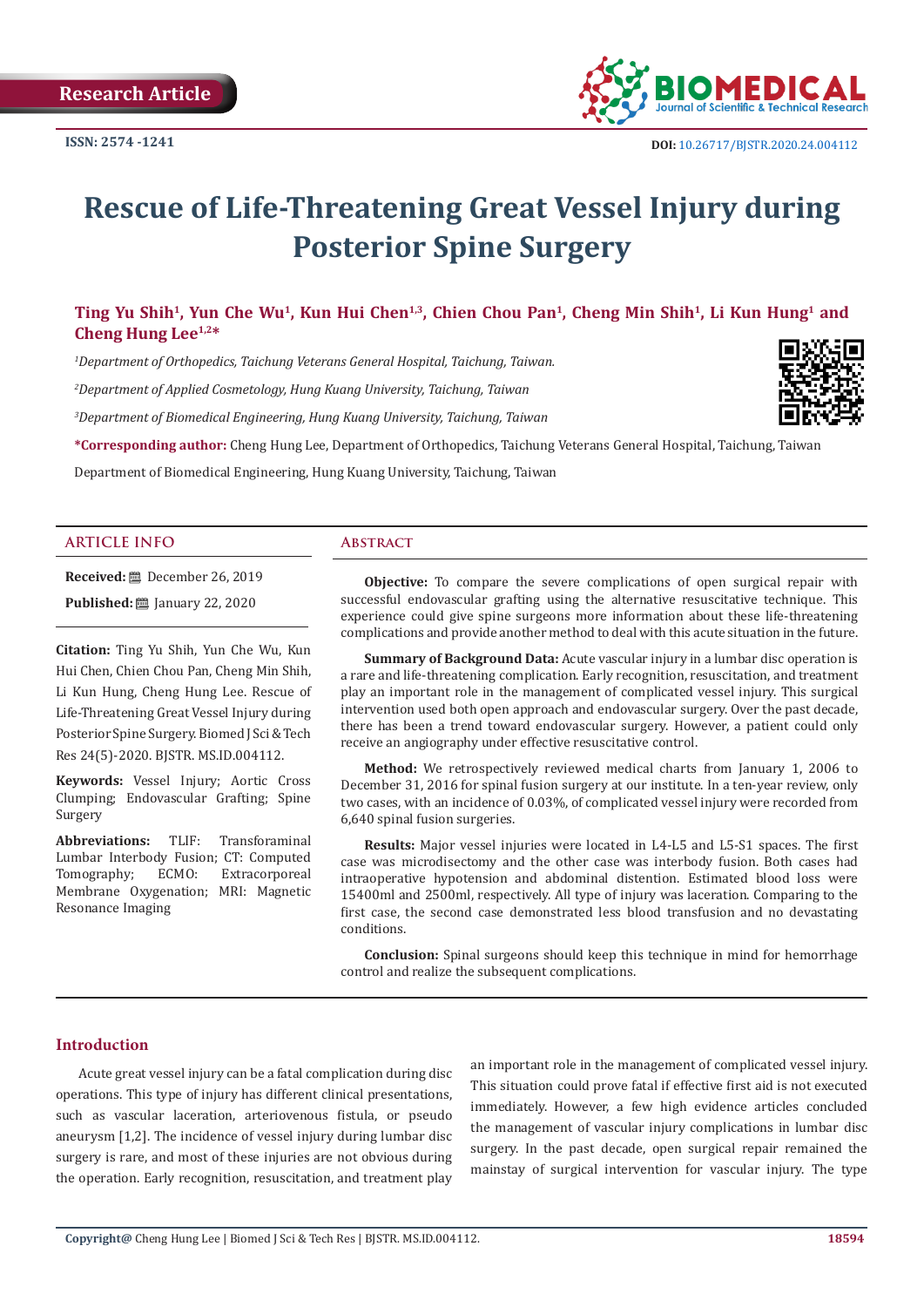of injury impacts the choice of surgical intervention. The open approach for hemorrhage control was traditionally indicated for laceration in an acute setting [3], whereas the endovascular repair was indicated for an arteriovenous fistula or pseudo aneurysm. This technique has advanced for different types of injury, including laceration, over the past decade [4]. The previous study demonstrated that endovascular repair could reduce the morbidity and mortality rates in patients with unstable hemodynamic status [5]. Moreover, the angiography could confirm the lesion and provide the most minimally invasive form of treatment. However, the patient could receive angiography under effective resuscitative control. Few articles address the issues of the resuscitative strategy for acute hemorrhagic control.

A previous systemic review, published in 2002, demonstrated vascular injury during a lumbar surgery. The results showed that most of the cases were treated as conventional repairs. Recently, the endovascular technique has been hailed as an alternative treatment, because of its lowered risk of comorbidity and complications of open suture repair. Another recent review demonstrated the trend toward the importance of endovascular repair. The advantage of angiography could confirm the diagnosis and control the hemorrhage using endovascular grafting, while

lowering related complications with open surgical repair [6]. Aortic cross clumping was traditionally used for hemorrhage control in trauma or cardiovascular surgery; however, few articles discuss how this technology was utilized as hemorrhage control in lumbar disc surgery. The objective of this report is to compare the severe complications of open surgical repair with successful endovascular grafting using the alternative resuscitative technique. This experience could give spine surgeons more information about these life-threatening complications and provide another method to deal with this acute situation in the future.

#### **Methods**

We retrospectively reviewed medical charts from January 1, 2006 to December 31, 2016 for lumbar spinal fusion surgery at our institute. In a ten-year review, only two cases of complicated vessel injury were recorded from 6,640 spinal fusion surgeries. The incidence of acute vessel injury in spinal fusion surgery at our institute was 0.03%. The patients' demographics, surgical data, and case management were recorded. We analyzed the data about preoperative blood loss, total blood transfusion, symptoms, injured vessels, preoperative cardiac arrest, and abdominal compartment syndrome. The patient demographics and surgical data are illustrated in Tables 1 & 2.

**Table 1:** Patients' demographic.

|        | <b>Patient's Demographic</b> |     |      |                   |             |                      |                    |
|--------|------------------------------|-----|------|-------------------|-------------|----------------------|--------------------|
|        | Gender                       | Age | BMI  | Site              | Hypotension | Abdominal Distention | Comorbidity        |
| Case 1 |                              | 70  | 30.4 | L <sub>3</sub> /4 |             |                      | Sheehan's syndrome |
| Case 2 |                              | 55  | 23.7 | L4/5              |             |                      | No                 |

BMI: body mass index.

**Table 2:** Different surgical data and complication.

|                                | Case 1          | Case 2              |
|--------------------------------|-----------------|---------------------|
| Blood loss                     | 15400ml         | 2500 ml             |
| Blood transfusion              | 66 units        | 46 units            |
| Surgery                        | Microdisectomy  | Interbody fusion    |
| injured vessels                | Abdominal aorta | Common iliac artery |
| Type of injury                 | Laceration      | Laceration          |
| abdominal compartment syndrome | yes             | yes                 |
| intraoperative cardiac arrest  | yes             | no                  |

#### **Results**

#### **Case 1**

A 70-year-old woman with Sheehan's syndrome was admitted for micro decompression and L3-L4 discectomy from the left side on February 1, 2012. The computed tomography (CT) of the lumbar spine demonstrated degenerative retrolisthesis, grade I, and disc bulging in the L3-L4 space (Figure 1). The operation time was about five hours, and the perioperative period was smooth. Consciousness change and the acute onset of hypotension happened in the postoperative room. Additionally, abdominal

distention was found. Acute internal bleeding and abdominal compartment syndrome were highly suspected; therefore, an emergent midline laparotomy was performed, and the lesser sac was opened and entered. The abdomen aorta was cross clamped at the level of celiac axis. Perforation of abdominal aorta, about 50% of circumference with 0.5 cm defect over the posterior aspect, at the level just above common iliac bifurcation, was found. The massive retroperitoneum hematoma was about 15,400 ml. Cardiac arrest ensued and cardiopulmonary resuscitation was performed immediately. Extracorporeal Membrane Oxygenation (ECMO) was indwelled. The laceration was repaired with 4-0 prolene plus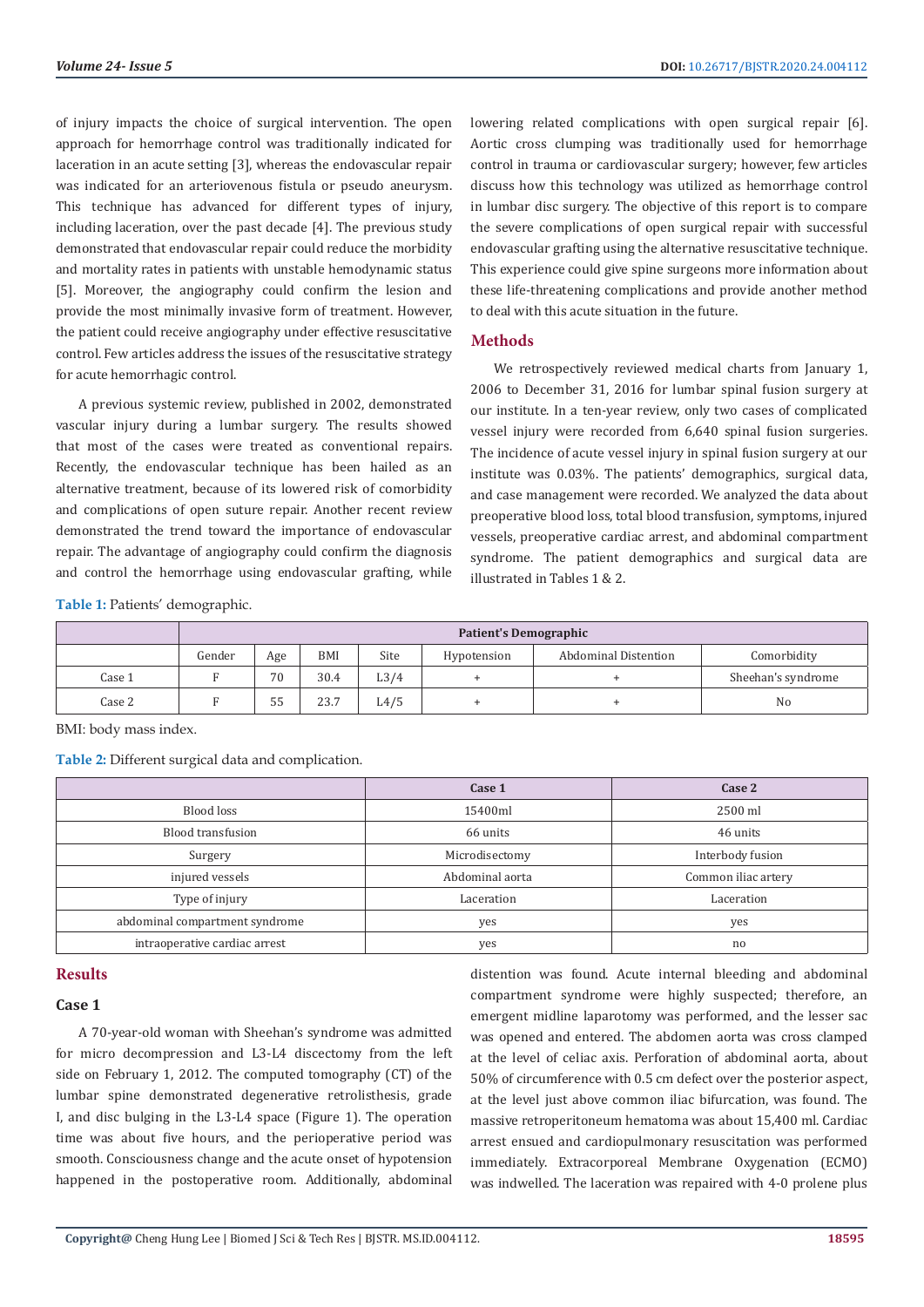pledget suture, continuously. However, cardiac arrest still persisted, and the patient expired on the table.

#### **Case 2**

A previously healthy 55-year-old woman was admitted with symptoms and signs of low back pain radiating to the right leg for six months. These symptoms were accompanied with numbness below the knee and weakness of the right ankle. The plain film disclosed degenerative joint disease of the lumbar spine with marginal spurs formation and intervertebral disc space narrowing over the

L4-L5 level. Magnetic resonance imaging (MRI) reportedly showed marked disc space narrowing and the herniation of the L4-5 nucleus pulpous and hypertrophy of facet joints to encroach the dural sac and bilateral intervertebral foramen (Figure 1). She was submitted for transforaminal lumbar interbody fusion (TLIF), L4-L5, on October 7, 2016. The patient was operated on under general anesthesia. Perioperative blood pressure was measured over 48/18 mmHg during discectomy under Loupes. No tachycardia was measured. Unstable hemodynamic status after resuscitation persisted during discectomy over the L4-L5 level through posterior approach.





An operation was held, and the wound was closed with gauze packing. Then, the patient was turned to the supine position and the vascular surgeon was consulted. Emergent aortic cross clumping at the descending aorta via thoracotomy was performed, and the patient was sent to the angiographic room. Left common iliac artery active bleeding with massive retroperitoneal hematoma was found during the angiogram (Figure 2). A 0.035 Terumo wire was inserted into the left femoral artery under flouro. A pigtail was inserted, and the Terumo wire was changed to Amplus wire. A 7-mm x 5-cm Viabahn endoprosthesis was deployed smoothly (Figure 2). Then, the aortic cross clamping was taken off. The ischemia time was 50 minutes. After contrast injection, no further leak was noted. Abdominal compartment syndrome was suspected, and the peritoneum was opened, and decompression was completed. A massive retroperitoneal hematoma of about 500 ml was noted. A chest tube was inserted via thoracotomy.



**Figure 2:** The angiography demonstrated left common iliac artery perforation and acute bleeding control after stent replacement.

One pad was used to cover the intestines temporarily. Abdominal wound closure was done three days later, after emergent surgery (Figure 3). Postoperative lab data demonstrated normal renal function and coagulation file. Mild elevated liver function was found on postoperative day two and returned to the normal range

on postoperative day five. Removal of the endotracheal tube was performed on postoperative day six. No paraplegia or pulmonary complications were found during the postoperative period. The patient was discharged 24 days after operation. Major vessel injuries were located in L4-L5 and L5-S1 spaces. The first case was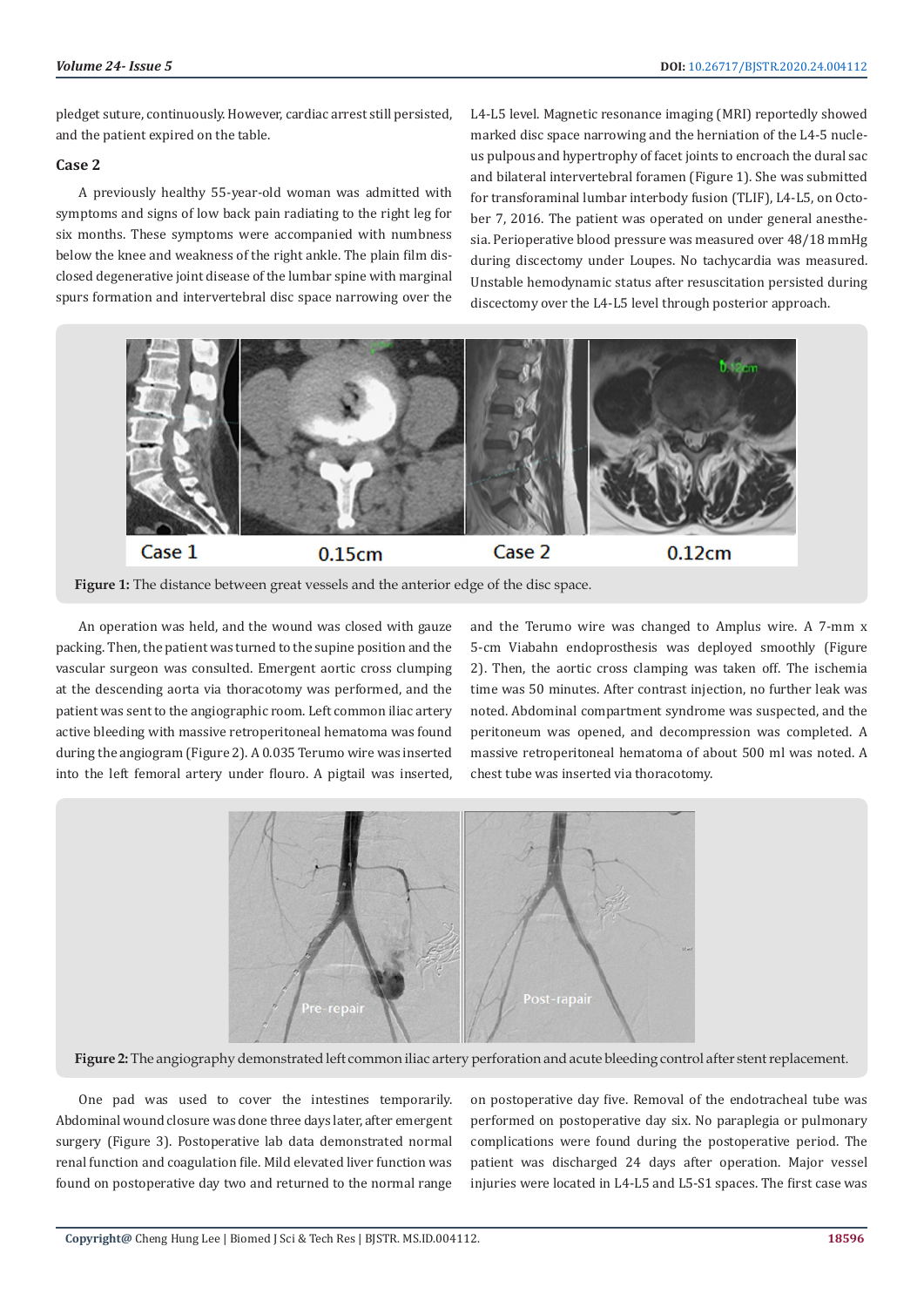microdiscectomy and the other case was interbody fusion. Both cases had intraoperative hypotension and abdominal distention. Estimated blood loss were 15400ml and 2500ml, respectively. All type of injury was laceration. Comparing to the first case, the second case demonstrated less blood transfusion and no devastating conditions (Table 2).



**Figure 3:** Abdominal compartment syndrome was suspected, and peritoneum was open for decompression. Abdominal wound closure was done three days later.

#### **Discussion**

Intervertebral discectomy and fusion during TLIF are performed posteriorly to the anterior annular complex. In regard to the intact anterior longitudinal ligament, vessel injury complications during discectomy are rare. Several previous studies demonstrated the incidence of vessel injury during lumbar discectomy was around 0.039-0.14% [6-9]. The previous study demonstrated a mortality rate of about 15% [3]. Some literature disclosed different presentation of postoperative vascular injury, such as Arteriovenous fistula or pseudo aneurysm [1,2]. The injuries during lumbar disc surgery can be acute onset or late presentation [3]. Intraoperative vascular injury can be a life-threatening complication [4]. The diagnosis of vascular complication depends on the CT scan or angiography [1,5,10]. However, the diagnosis during the intraoperative period depends on clinical suspicion, such as unstable hemodynamic status after intensive resuscitation. The surgical repair technique varies with different types and sites of injury [6]. Surgical exploration still remains the definitive treatment during the preoperative period.

However, it is sometimes difficult to detect the bleeding site during surgical exploration, which can cause s devastating condition. From our first case, a massive hematoma accumulated in the retro peritoneum, and sudden collapse occurred while the tamponade was released. It was hard to find the active bleeding site and repair the vascular lesion. The development of endovascular surgery in treating acute vessel injury was discussed in numerous pieces of literature [11-13], and several successful case reports were published in recent years [14-16]. The key to the success of emergent endovascular surgery was how to stabilize hemodynamic status before transfer to the angiographic room. In regard to our

second case, emergent aortic cross clumping at the descending aorta via thoracotomy seemed to be an alternative technique for treating an unstable hemodynamic status during the preoperative period. Aortic cross clumping could be used to address uncontrolled non-compressible torso hemorrhage in trauma control. In early resuscitation, aortic cross clumping plays an important role in damage control. Aortic cross clumping could increase the clumpinduced afterload, which could raise mean arterial pressure. It could also shift volume to increase myocardial demand.

However, it may cause several complications, such as pulmonary complications, visceral ischemia, spinal cord ischemia, and systemic coagulopathy [17]. Postoperative organ failure may cause temporary or irreversible adverse events. Few articles applied this traditional technique for damage control of acute vessel injury in lumbar discectomy during the intraoperative period. Early diagnosis and rapid control of the hemorrhage should be part of treatment paradigm. This requires packing off the posterior wound and getting rapid access to the retroperitoneal vessels. However, it could also impair the retroperitoneal tamponade and accelerate blood loss, causing the patient to enter a very unstable hemodynamic status. In our case, we successfully combined aortic cross clumping and endovascular surgery for acute resuscitation and treatment. After treatment, even though we opened the retro peritoneum, there was no trepidation about loss of retroperitoneal tamponade. The patient did not have subsequent sequelae after the operation. A higher incidence of major vessel injury was located in L4-L5 and L5-S1 during disc operation [3,18]. At the L4-L5 space, common iliac arteries were within 5 mm of the anterior aspect of disc space. There were little changes in measurement between the supine and prone positions. Therefore, the distance at L4-L5 space between great vessels and the anterior edge of the disc space was closer than the other disc space [19].

In our two cases, great vessels were much closer to the anterior aspect of disc space. The two cases were 0.15 cm and 0.12 cm. On the other hand, another author explained why not all breaches of discs result in vessel injury. Preidiscal fibrosis may be one of the predictors [20]. However, further study will be needed to identify the predictors to determine who will be susceptible to intraoperative vessel injury during disc operation. Several pieces of literature discussed great vessel injury following lumbar micro discectomy [21]. Few articles investigated the association between minimally invasive surgery and complicated vessel injury. On the other hand, the previous review article mentioned that the microscopic technique in lumbar spine surgery seemed to be promising in avoiding vessel injury during lumbar spine surgery [3]. From a 10-year retrospective review at our institute, all acute and life-threatening cases were under microscope or Loupes. This may be related to the fact that the surgeons were not familiar with the depth of field under microscope or Loupes during the learning curve, which is not associated with minimally invasive surgery.